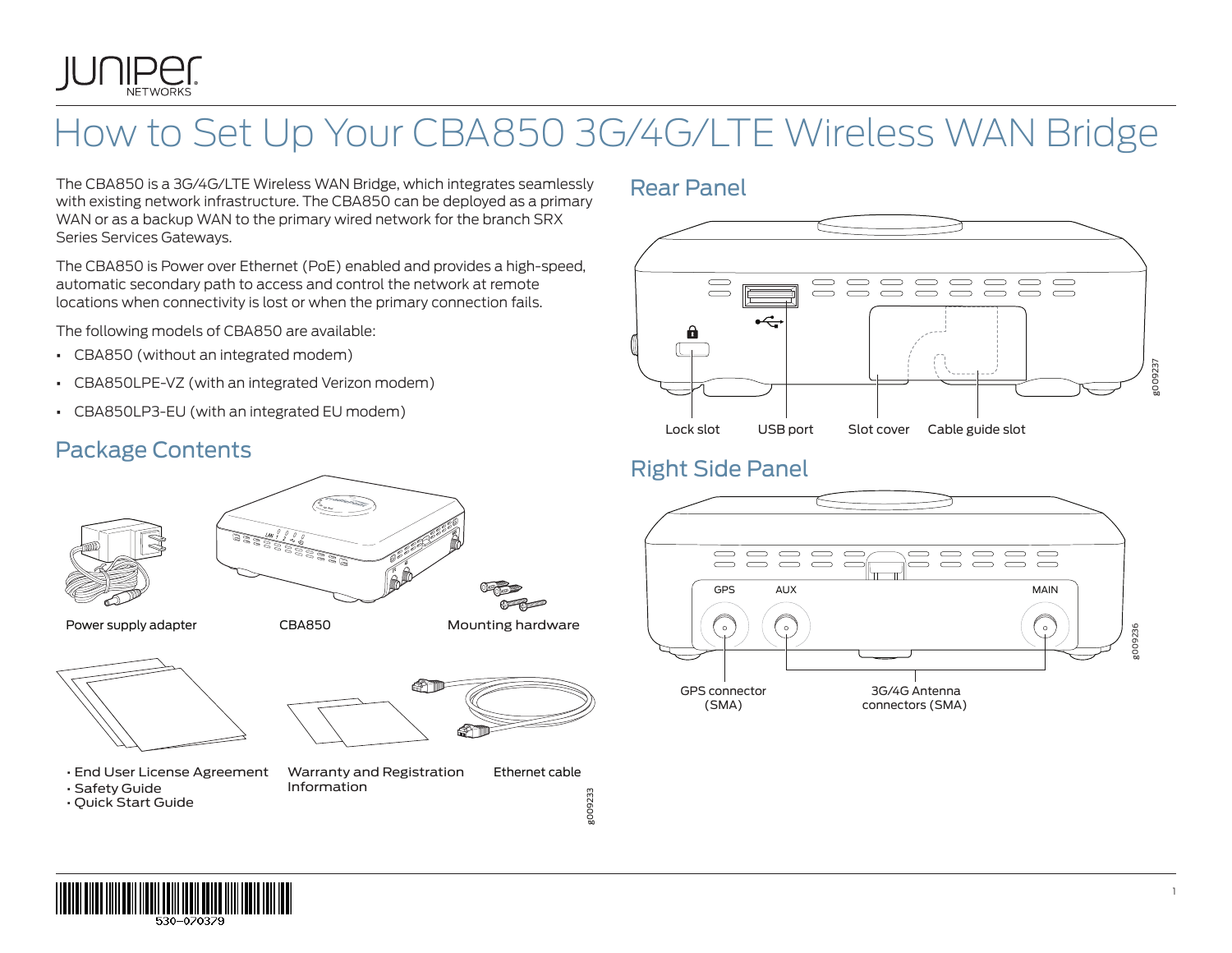### Front Panel **Top Panel** Top Panel Top Panel Top Panel Top Panel



| LED                | State                                                     |
|--------------------|-----------------------------------------------------------|
| LAN Ethernet 1.2   | • On: Connected                                           |
| Integrated modem   | • Green: Connected                                        |
|                    | • Blinking green: Connecting                              |
|                    | • Amber: Not active, might be engaged in failover process |
|                    | Blinking amber: Connection error<br>$\blacksquare$        |
|                    | Blinking red: Modem resetting                             |
| External/USB Modem | Green: Connected<br>$\blacksquare$                        |
|                    | Blinking green: Connecting<br>$\blacksquare$              |
|                    | • Amber: Not active, might be engaged in failover process |
|                    | Blinking amber: Connection error<br>٠                     |
|                    | Blinking red: Modem resetting                             |



| LED                   | <b>State</b>                      |
|-----------------------|-----------------------------------|
| Modem signal strength | • Blinking indicates 1/2 bar      |
| Power/Status          | • Blue: Primary connection is 4G  |
|                       | • Green: Primary connection is 3G |
|                       | • Amber: Issue detected           |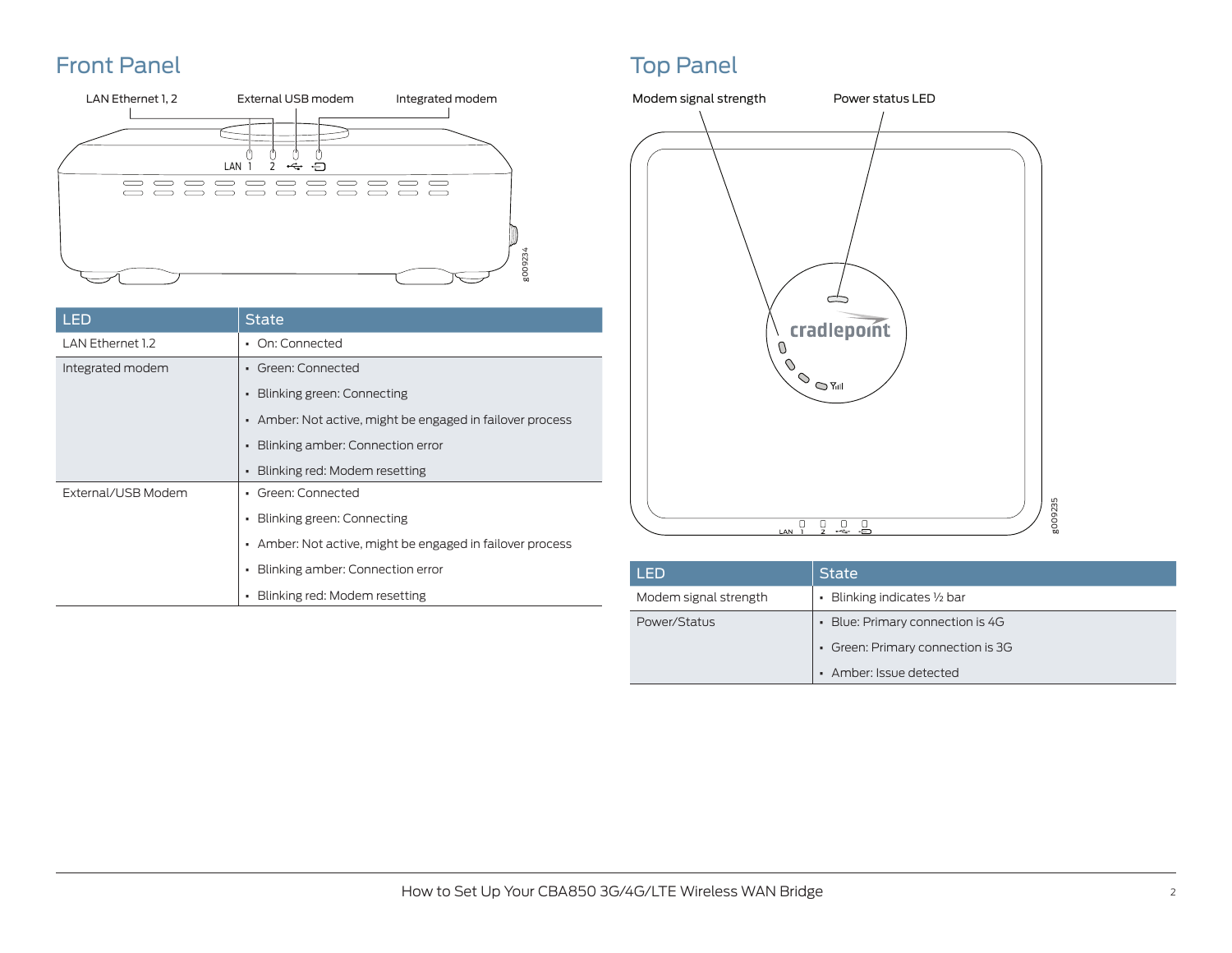### Set Up Your CBA850 3G/4G/LTE Wireless WAN Bridge

1. Remove the screw securing the modem cover and pull out the integrated modem.



2. Insert the SIM card into the slot marked SIM 1 (use the other slot, SIM 2, for a secondary or backup SIM).



NOTE: Alternately, you can also connect a Juniper Networks businessgrade or USB wireless broadband data modem with an active subscription.

 $(i$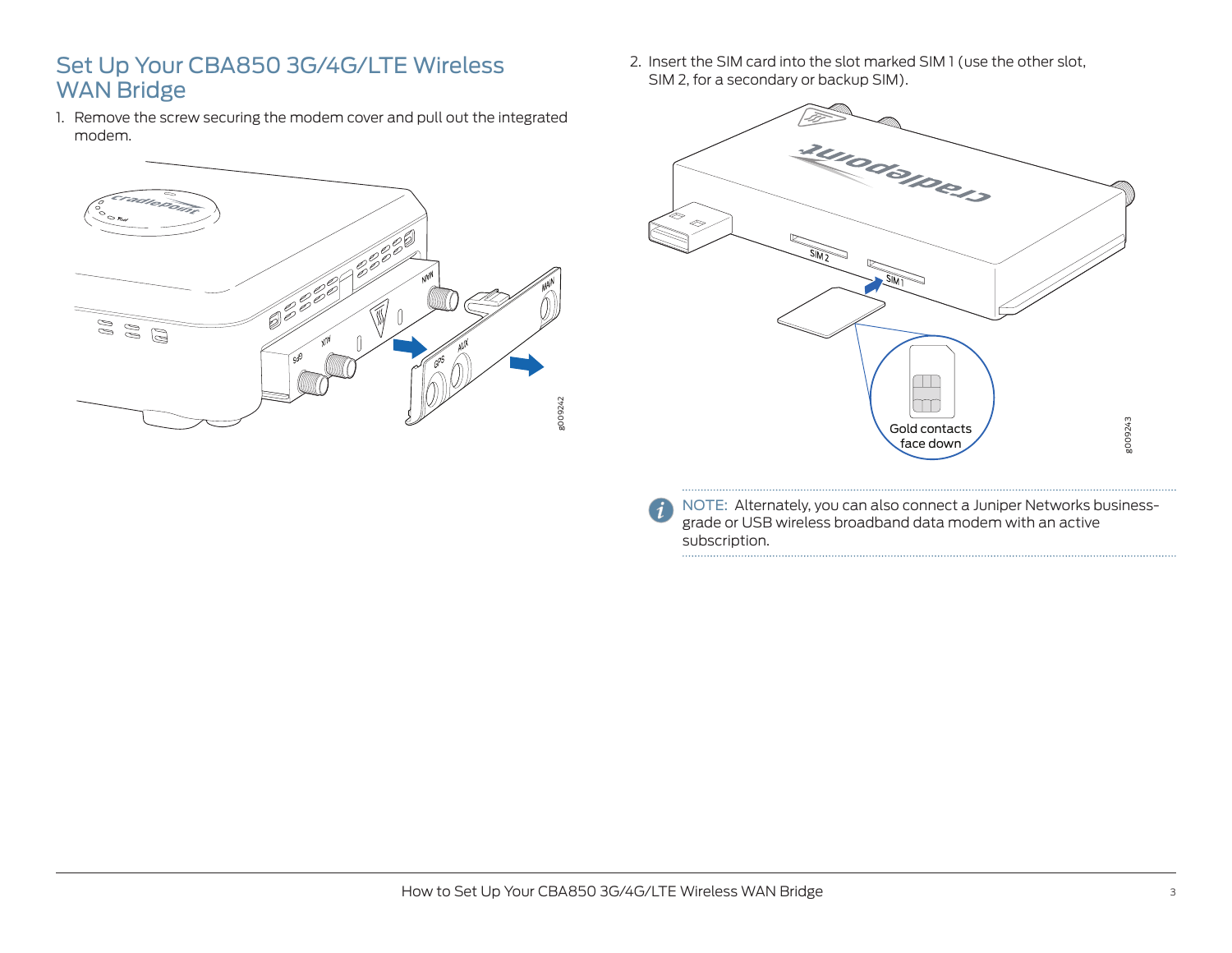- 3. Slide the integrated modem back into its slot and secure the modem cover using the screw.
- 4. Attach the antennas to the MAIN and AUX terminals (finger-tight only).



- 5. Connect the power supply adapter to the DC power port on the device and to a power source.
	- NOTE: Alternately, you can also connect a POE-enabled RJ-45 cable to the LAN 2 port.

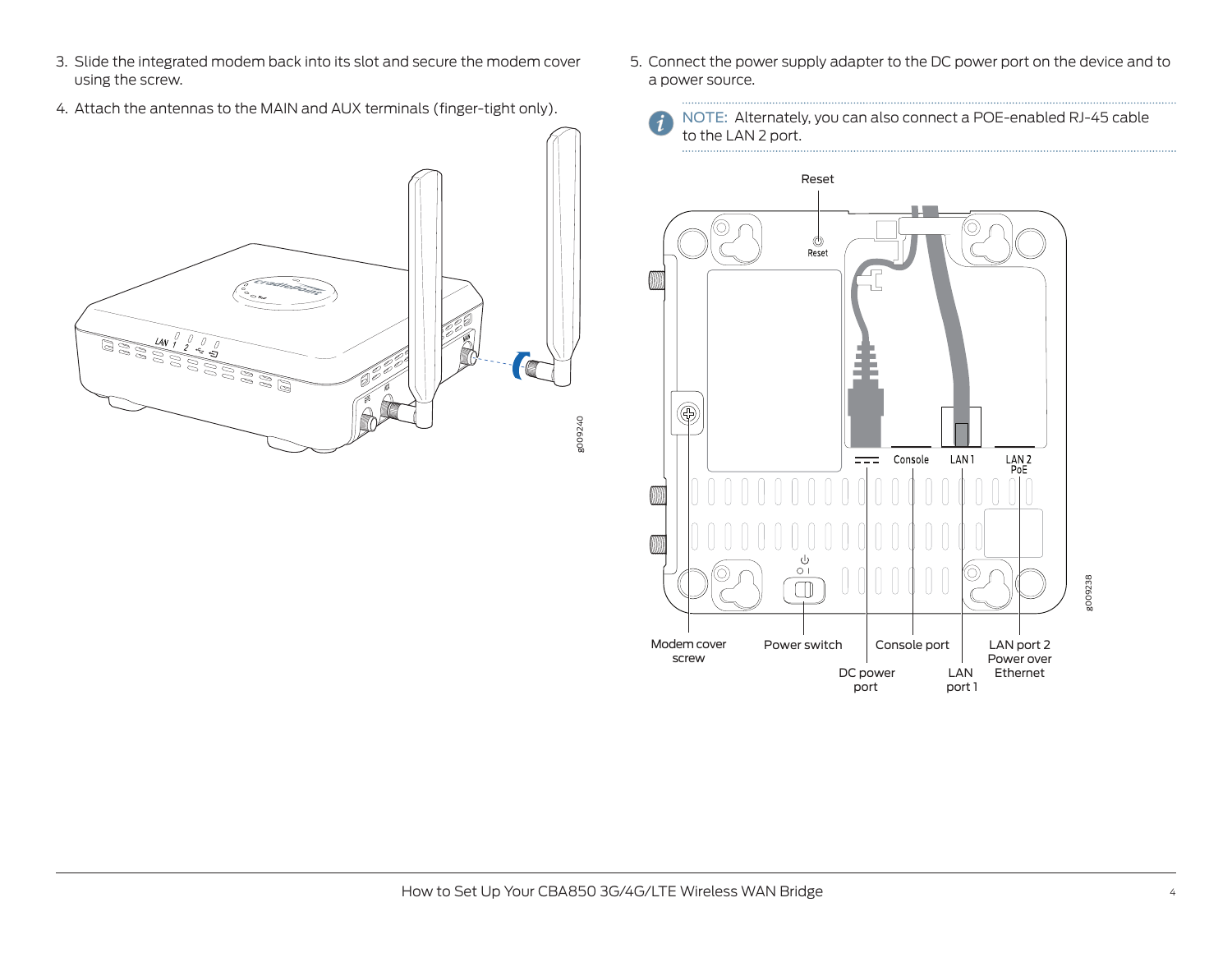- 6. Power on the device.
- 7. Connect an Ethernet cable to the LAN 1 port for local management. Connect LAN 2 (Default IP Passthrough 0/24) to the services gateway to pass through 3G/4G Internet traffic to the Ethernet.

NOTE: We recommend that you mount the device on a wall in a vertical position. Horizontal mounting or ceiling mounting at locations where ambient temperatures exceed 40°C (104°F) is not recommended.



### Access the Administration Pages

The CBA850 can be used immediately without any configuration changes. If you want to configure any of the advanced features, log in to the administration pages.

To access the administration pages:

- 1. Open a browser window and type cp/ or 192.168.0.1 in the address bar. Press Enter.
- 2. When prompted for your password, type the eight-character default password found on the product label.

Your unique default password is shown on the product label on the bottom of your CBA850.

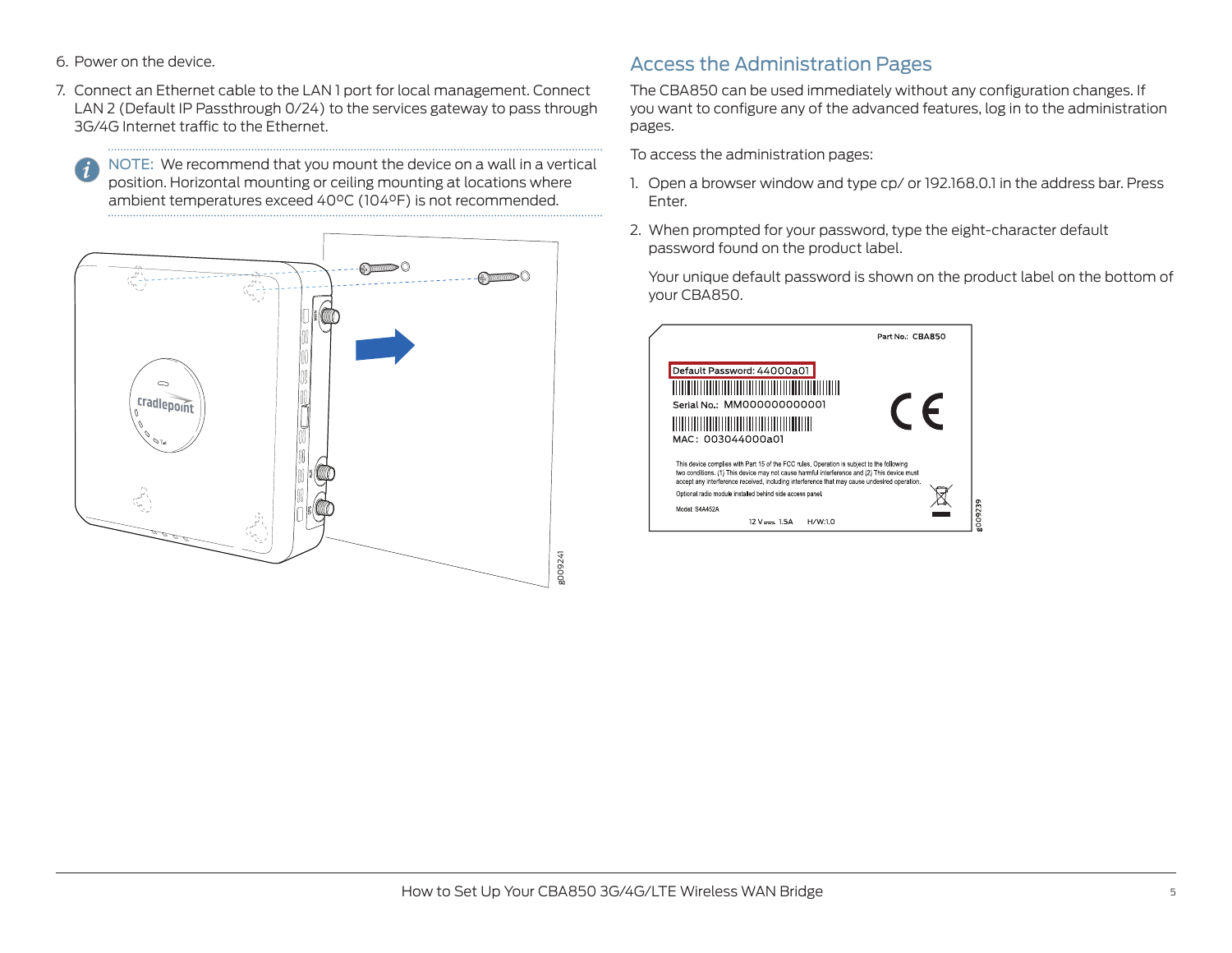### Configure the CBA850 Using the First Time Setup Wizard

When you log in for the first time, you are automatically directed to the First Time Setup wizard, which helps you customize your CBA850.

#### To configure the CBA850:

- 1. To change any of the following options, follow the prompts in the wizard:
	- **•** Administrator Password
	- **•** Time Zone
	- **•** Access point name (APN)
	- **•** Modem authentication
	- **•** Failure Check
	- **•** WiFi network name
	- **•** Security mode

After making the changes, review the details and record your administrator password.

2. Click Apply to save your settings.

NOTE: To return to the First Time Setup wizard after your initial login, select **System –> Setup Wizards –> First Time Setup** on the top navigation bar.



## Reset the Configuration

To restore the CBA850 to its factory default settings, press and hold the **RESET** button on the side of the device for ten seconds. Reset returns the login password to the default password and resets all configuration changes.

## Update the Firmware

Juniper Networks regularly creates new firmware packages. You might need to update the firmware to use the CBA850 with new modems and to access the latest features.

To update the firmware:

- 1. Log in to the administration pages. You might have changed the Administrator Password when you used the First Time Setup wizard.
- 2. Select **System –> System Control –> System Firmware**.
- 3. Find the Firmware Upgrade section. This displays the current firmware version that is installed and indicates if an updated firmware is available.
- 4. Download the latest firmware to your desktop from the Juniper Customer Support website: http://www.juniper.net/support/downloads/. Log in using your Juniper Networks support credentials. Select **By Series –> CBA Series –> CBA850** and download the file under the **Software** tab.
	- NOTE: To take a backup of the configuration settings before upgrading the firmware, click **Download Settings** under System Config Save/ Restore.
- 5. Click **Manual Firmware Upload**. In the Firmware Upgrade screen. The Manual Firmware Upload dialog box is displayed.
- 6. Select the firmware file that you downloaded in step 4 and click **Begin Firmware Upgrade**. The upgrade process will take several minutes to complete.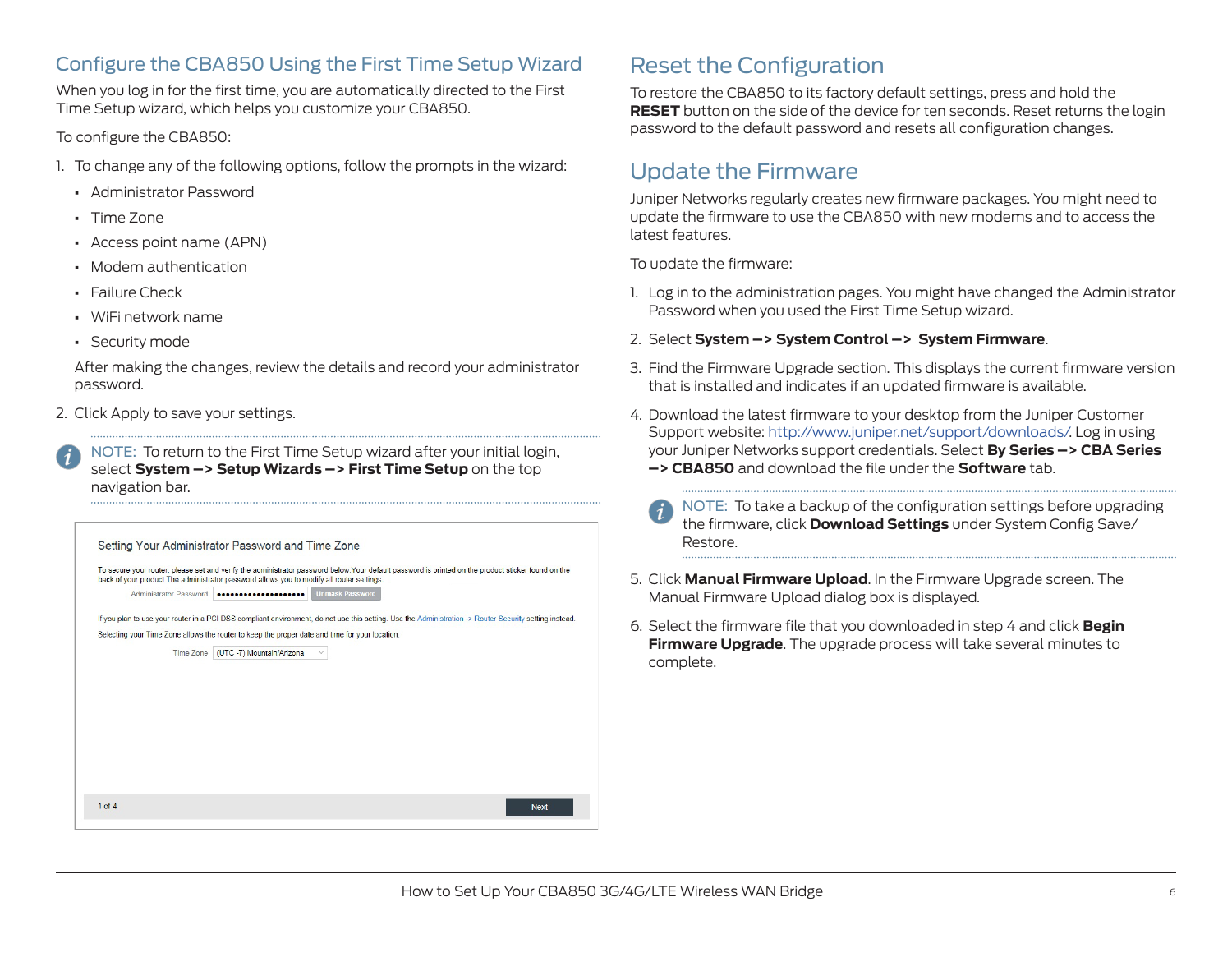#### Regulatory and Safety Information

Read all operating instructions and the safety information below and before using the CBA850 device to avoid injury.

#### **FEDERAL COMMUNICATION COMMISSION INTERFERENCE STATEMENT**: This equipment

has been tested and found to comply with the limits for a Class B digital device, pursuant to Part 15 of the FCC Rules. These limits are designed to provide reasonable protection against harmful interference in a residential installation. This equipment generates, uses and can radiate radio frequency energy and, if not installed and used in accordance with the instructions, may cause harmful interference to radio communications. However, there is no guarantee that interference will not occur in a particular installation. If this equipment does cause harmful interference to radio or television reception, which can be determined by turning the equipment off and on, the user is encouraged to try to correct the interference by one of the following measures:

- **•** Reorient or relocate the receiving antenna.
- **•** Increase the separation between the equipment and receiver.
- **•** Connect the equipment into an outlet on a circuit different from that to which the receiver is connected.
- **•** Consult the dealer or an experienced radio/TV technician for help.

**FCC CAUTION:** Any changes or modifications not expressly approved by the party responsible for compliance could void the user's authority to operate this equipment.

This device complies with Part 15 of the FCC Rules. Operation is subject to the following two conditions: (1) This device may not cause harmful interference, and (2) this device must accept any interference received, including interference that may cause undesired operation.

#### **FCC Radiation Exposure Statement**: This

equipment complies with FCC radiation exposure limits set forth for an uncontrolled environment. This equipment should be installed and operated with a minimum distance of 20 cm between the radiator and your body.

To comply with FCC regulations limiting both maximum RF output power and human exposure to RF radiation, for the CBA850-LE the maximum antenna gain must not exceed 8 dBi in the cellular band, 3 dBi in the PCS band and 10 dBi in the LTE band. For the CBA850-LP the maximum antenna gain including cable loss must not exceed 7.5 dBi in the cellular band, 3 dBi in the PCS band, 5.5 dBi in LTE Band 4, and 9 dBi in LTE Band 17. For the CBA850-W the maximum antenna gain must not exceed 9.2 dBi in the 2.5 GHz band (2496-2690 MHz).

**SAFETY AND HAZARDS:** Under no circumstances should the CBA850 device be used in any areas (a) where blasting is in progress, (b) where explosive atmospheres may be present, or (c) that are near (i) medical or life support equipment, or (ii) any equipment which may be susceptible to any form of radio interference. In such areas, the CBA850 device MUST BE POWERED OFF AT ALL TIMES (since the device otherwise could transmit signals that might interfere with such equipment). In addition, under no circumstances should the CBA850 device be used in any aircraft, regardless of whether the aircraft is on the ground or in flight. In any aircraft, the CBA750B device MUST BE POWERED OFF AT ALL TIMES (since the device otherwise could transmit signals that might interfere with various onboard systems on such aircraft). Furthermore, under no circumstances should the CBA850 device be used by the driver or operator of any vehicle. Such use of the device will detract from the driver's or operator's control of that vehicle. In some jurisdictions, use of the CBA850 device while driving or operating a vehicle constitutes a civil and/or criminal offense.

Due to the nature of wireless communications, transmission and reception of data by the CBA850 device can never be guaranteed, and it is possible that data communicated or transmitted wirelessly may be delayed, corrupted (i.e., contain errors), or totally lost. The CBA850 device is not intended for, and CradlePoint recommends the device not be used in, any critical applications where failure to transmit or receive data could result in property damage or loss or personal injury of any kind (including death) to the user or to any other party. CradlePoint expressly disclaims liability for damages of any kind resulting from: (a) delays, errors, or losses of any data transmitted or received using the device; or (b) any failure of the device to transmit or receive such data.

**Warning:** This product is only to be installed by qualified personnel!

#### Industry Canada Statement

This device complies with RSS-210, RSS-102, and RSS-Gen of the Industry Canada Rules. Operation is subject to the following two conditions: (1) This device may not cause harmful interference, and (2) this device must accept any interference received, including interference that may cause undesired operation.

#### Déclaration d'Industrie Canada

Ce dispositif est conforme à la norme CNR-210, CNR-102, et CNR-Gen d'Industrie Canada applicable aux appareils radio exempts de licence. Son fonctionnement est sujet aux deux conditions suivantes: (1) le dispositif ne doit pas produire de brouillage préjudiciable, et (2) ce dispositif doit accepter tout brouillage reçu, y compris un brouillage susceptible de provoquer un fonctionnement indésirable.